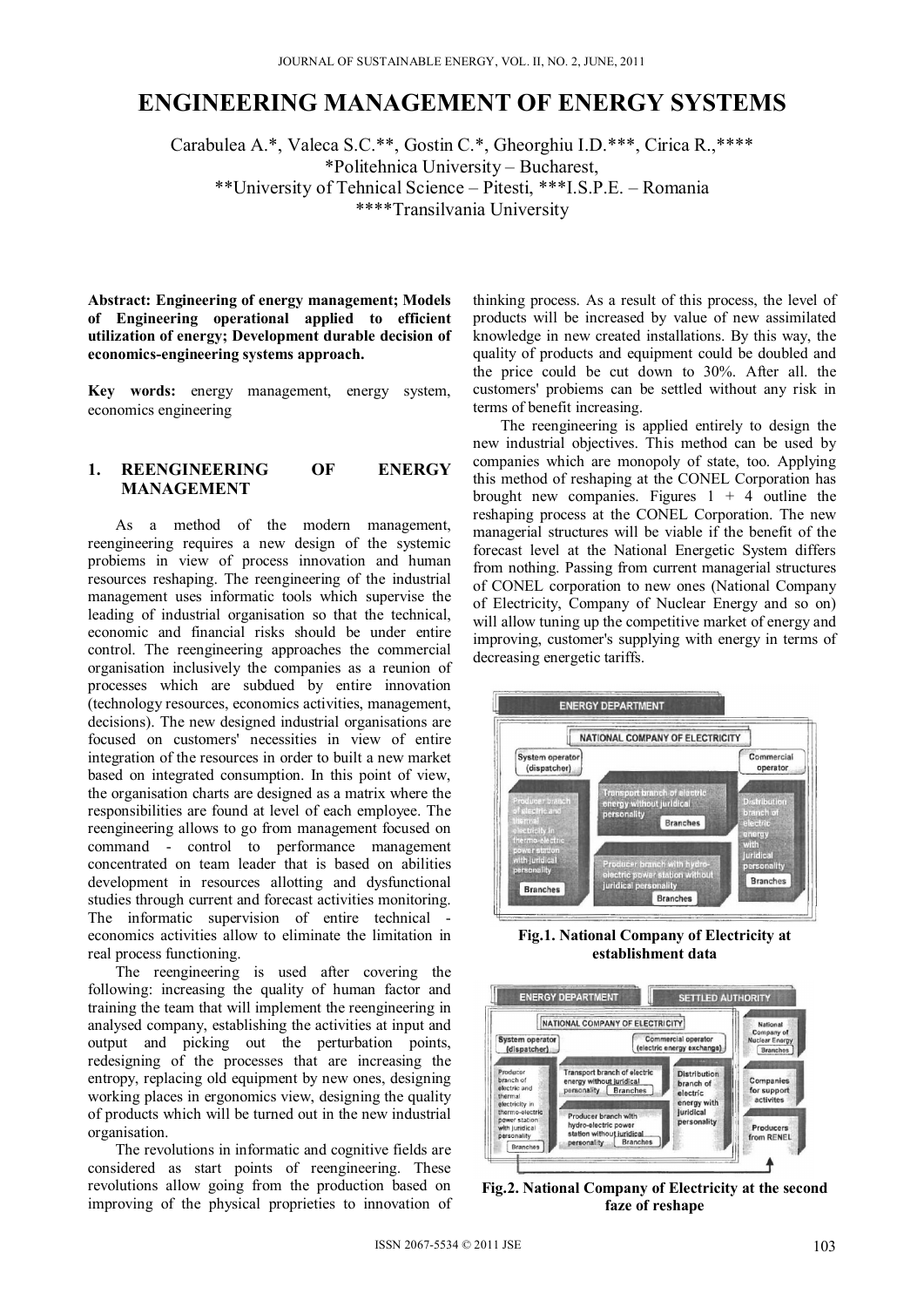

**Fig.3. National Company of Electricity at the third faze of reshape** 



**Fig. 4. National Company of Electricity at the end of reshaping process** 

### **2. MODELS OF OPERAŢIONAL ENERGETIC REENGINEERING**

Models of reengineering energetic systems are based on mathematics relations. Operational research uses these relations accordingly to managerial functions and activities.

 $M_{OPR} = M_{DEV} + M_{COM} + M_{PRO} + M_{HR} + M_{ECA} + M_{DRC}$  $M_{dev} = E_{search} + E_{forecast} + E_{risk} + E_{catastrophic}$  $M_{COM} = E_{stock} + E_{expectation} + E_{marketting}$  $M_{PRO} = E_{renew} + E_{tribology} + E_{economic\ regime} + E_{quality}$  $M_{HR} = E_{emphatic} + E_{ergonomics - remuneration - productivity} +$  *+Edialogue human being - computer - process*  $M_{ECA} = E_{ff} + E_{ts} + E_b$  $MD_{RC} = \mathbb{E}_{dt} + \mathbb{E}_{rdc} + \mathbb{E}_{de}$ 

where:  $M_{OPR}$  = the model of operational research based on following functions (development DEV; commercial COM; production PRO; human resources HR; economics activities ECA; decision and reverse connection DRC).

The models shared in functions include the efforts (E) on activities such as: search, forecast, risk, catastrophe, stock, expectation, marketing, renewing, tribology, economic regime, quality, emphatic, ergonomics (the relationship between human being -work - environment), standardising - remuneration productivity, dialogue human being -computer - process:  $E_{\text{ff}}$  = the effort for gathering financial funds,  $E_{\text{ts}}$  = the effort for tariff settling down,  $E_{oe}$  = the effort for office equipment designing and implementation,  $E_{dt}$  = the effort

for decision makers training,  $E_{\text{rdc}}$  = the effort made in order to achieve the direct and reverse connection between settled objectives and working system,  $E_{de}$  = the effort made in order to make up the decision.

This mathematics model constitutes the base for making up the costs and tariffs through cost- benefit centres which are implemented in National Energetic System.

# **3. DEVELOPMENT DURABLE DECISION OF THE ECONOMICS – ENGINEERING SYSTEMS**

#### **3.1. The pattern of decision models**

- a) Model based on economic engineering efforts
- $M_{DE}$  =  $E_{search}$  +  $E_{forecast}$  +  $E_{risk}$  +  $E_{catastrofigure}$  +  $E_{stock}$  + +  $E_{expectation} + E_{marketing} + E_{renew} + E_{tribotogy} + + E_{economic}$  $r_{regime} + E_{emphatic} + E_{qually} + E_{ergonomics} + + E_{standardising}$ *remuneration - productivity dialogue human being - -computer process +*   $E$ gathering funds  $+ E$ tariffs working out  $+ E$ office equipment  $+ E$  $E_{\text{decision maker training}} + E_{\text{direct and reverse connection}} + E_{\text{decision}}$  $_{makingup} = minim.$
- b) Model based on economic engineering effects

 $\blacksquare$ 

 $\mathbf{I}$ 

$$
M_{LP} = \max_{j} \left| \sum_{j} \frac{p_{ij} p_{j}}{n_{j}} \right|; M_{WM} = \max_{i} \min_{j} p_{ij}
$$
  
\n
$$
M_{HW} = \max_{i} \left| \sum_{j} \frac{p_{ij} p_{j}}{n_{j}} \right|;
$$
  
\n
$$
Ai = \max_{j} p_{ij}; \ a_{i} = \min_{j} p_{ij}
$$
  
\n
$$
M_{DW} = \max_{i} \max_{j} p_{ij};
$$
  
\n
$$
M_{DW} = \max_{i} \max_{j} p_{ij};
$$
  
\n
$$
M_{DW} = \max_{i} \max_{j} q_{ij}
$$

$$
M_{SV} = \min_{i} \max_{j} r_{ij}; \, r_{ij} = \left( p_{ij}^{max} - p_{ij}^{current} \right)
$$

where:  $M_{LP}$  = the model of Laplace decision;  $p_{ij}$  = the benefit placed at the intersection between the lines (j) and columns (i) from the matrix of benefits that could be achieved:  $p_i$ ;  $n_i$ = the probability of achievement benefits  $(P_i)$  depending on the nature situations  $(n_i)$ ;  $c_{opt}$   $C_{pes}$  = the optimistic and pessimistic coefficients;  $M_{HW}$  = the model of Hurwicz decision;  $M_{DM}$  = the model of maximum decision;  $M_{\rm sv}$ = the model of Savage decision;  $r_{\rm ii}$  = the regret that it have not been able to achieve the performance solution;  $p_{ij}^{max}$ ,  $p_{ij}^{current}$  = the maxim and current benefits.

Further on, there are some applications concerning to profitableness of innovations at the level of reshaped energetic installations.

## **3.2 Applications concerning to Systems' profitableness subdued to sustainable development**

A. There are known:

Installed power:  $P_i = (10000 + 100 \text{ x } 4) \text{ MW} = 10400$ MW;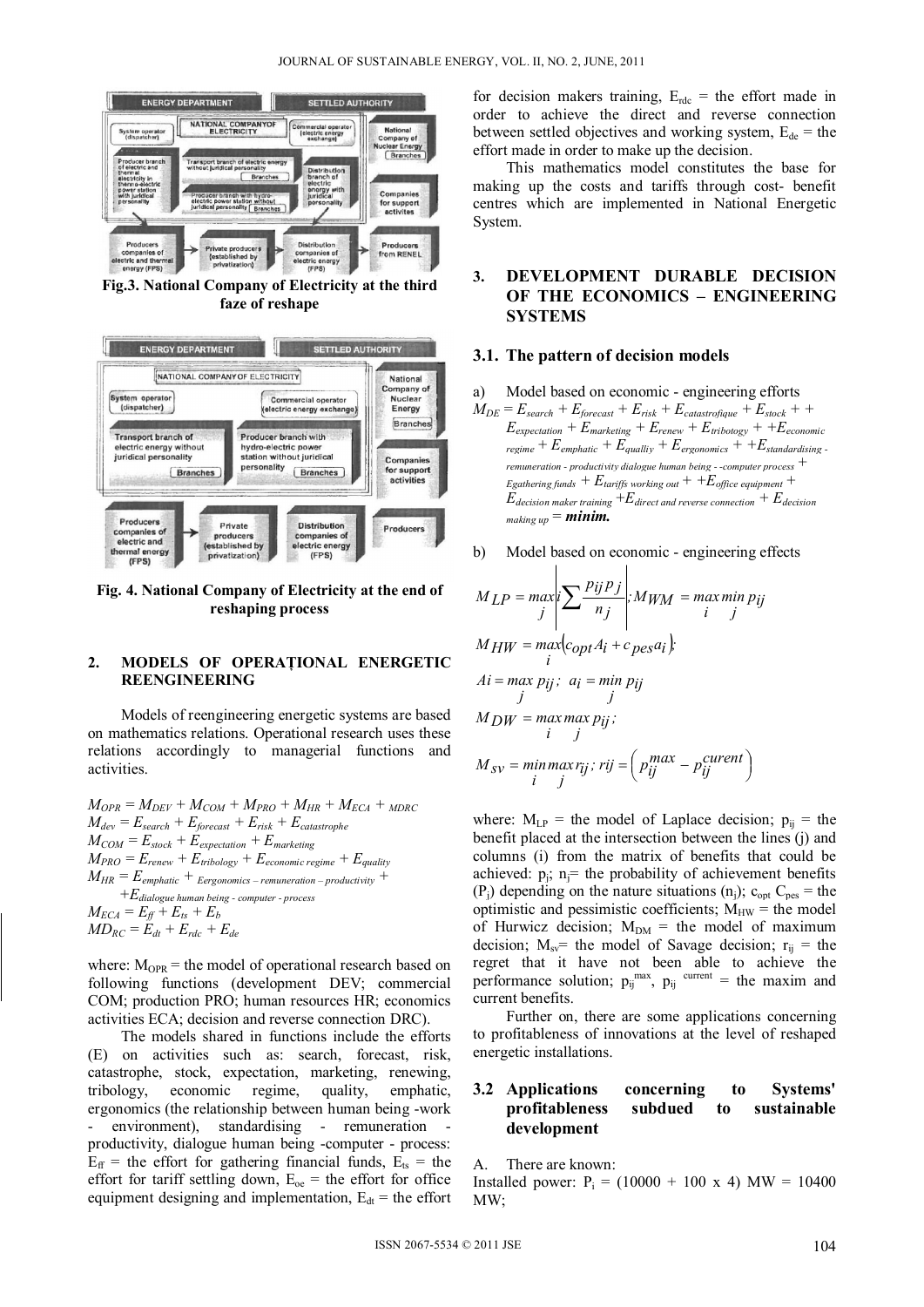Specific investment:  $i_{SP} = (1000000 + 1000 \times 4)$  lei/KW; Working time:  $t_f = (7000 + 50 \text{ x } 4)$  hours/year = 7200 hours/year;

Price of intern energy:  $P_{ei} = 1400 \text{ lei/KWh}$ ;

Price of extern energy:  $P_{ee} = 100$  \$/MWh x 30.000 x  $10^{-3}$  $= 3000$  lei/KWh;

Rate of actualisation:  $r_a = r_d + r_{inf} = 0.24$ ;  $r_a = 24\%$ .  $\overline{d}$ 

$$
b_{tac} = \sum_{\substack{i=1 \ i \neq l}}^{a \vee f} (l + r_a)^{-i} = 10;
$$
  
\n
$$
C_{tan} = \left[ (k_i x l_t) + (p_e x E_p) [lei / year] \right]
$$

where:  $k_i = (0.033 + 0.04)$ ,  $l_{ti} = i_{SP} x P_i$ 

The analysed branch is developing with a power of prognoses  $P_n$ :

 $P_p = 2800 \text{ MW}$ ;  $I_{\text{fulfilled}} = 0.75 I_t$ ;  $I_{\text{nonfulfilled}} = 0.25 I_t$ ;  $Q_{\text{par}} =$ 3000 Gcal/year;

 $t_t = 900.000$  lei/Gcal; C<sub>opt</sub> = C<sub>per</sub> = 0.5; g = 0.8; d<sub>vi</sub> = (35 ÷ 25) years - installation time life;

 $k_t^{ei} = k_d^{et} = 0.5$ ;  $P_{ij} =$  [lei incomes/lei invested].

There is known the pattern of energy cost:

Table 1

|                | $\mathbf{v}_4$ |  |  |
|----------------|----------------|--|--|
| <b>CTE CET</b> |                |  |  |
| <b>CME</b>     |                |  |  |
| $\cap$ nte     |                |  |  |

The structure of energy cost in SE:

Table 2

|                            | <b>SEN</b> | <b>SEE</b> | <b>SEM</b> |                |
|----------------------------|------------|------------|------------|----------------|
| $C_{\text{fuel}}$          | 72%        | 22%        | 30%        | from $C_{tan}$ |
| $C_{exploitation}$         | 15%        | 17%        | 30%        | from $C_{tan}$ |
| $C_{\text{remunerations}}$ | 7%         | 21%        | 8%         | from $C_{tan}$ |
| $C_{\text{manager}}$       | 4%         | 33%        | 25%        | from $C_{tan}$ |
|                            | 2%         | 5%         | 7%         | from $C_{tan}$ |

B. It is asked:

- 1. Incomes for the following systems of development energy:
- a) power stations with and without thermofication only for working stations;
- b) power stations with and without thermofication, as new energetic objectives.
- 2. The costs and electric tariffs in the following situations:
- a) The costs and tariffs in actual situations;
- b) The costs and tariffs in operational research.
- 3. Yearly and actualised expenses in operaţional research on function of SE (commercial, development, production, human engineering, financial).
- C. Solution

1. CET without thermofication:

$$
V_{aI}tac = [b_{tac}(peex \, E_{imported}) - pe_{i}xE_{p} \text{ int }ern - k_{i}xl_{m}] \Rightarrow
$$
  

$$
V_{aI}tac > 0 \Rightarrow V_{aI}tac = (Pe_{e}xt_{i}xk_{s} - k_{i}xi_{sp} - Pe_{i}xt_{f})xP_{i};
$$

 $V_{a1}$  tac = (100 x 7200 x 1,5 - 0,04 x 100 x 4000 - 100 x 7200) x 10400 x  $10^3$ ;

 $V_{a1}$ tac = 33,26 x 10<sup>10</sup> x lei/year  $\Rightarrow$  tac > 0 it is advantaugeos that the objective should be fulfuilled.

CET with termofication:

 $V_{a2}$ tac = (V<sub>ua</sub>tac+t<sub>t</sub> x Q<sub>p</sub> x b<sub>tac</sub>) = (3.326.336 x 10<sup>3</sup> + +35000 x 3000 x 10)

 $V_{a2}$ tac = 3336,8 x 10<sup>8</sup> = 33,36 x 10<sup>10</sup> lei/year  $\Rightarrow$  $V_{a2}$  tac >  $0 \implies$  it is advantageous that the objective should be fulfilled

CTE with partial working:

 $V_{bl} = [V_{ua} + k_i x I_{fulfilled} k_i x I_{nonfulfilled}; I_t = i_{sp} x P_i;$  $I_t = 1.004.000 \times 10.4 \times 10^6$ ;  $V_{bl} = 332.6 \times 10^{10} + 0.04 \times 1.004.000(0.27-0.75) \times x10.4$ *x 106 ;* 

 $V_{b1} = 31,2 \times 10^{10}$  lei/year  $\Rightarrow V_{b1} > 0 \Rightarrow$  it is advantageous that the objective should be fulfilled

CTE without partial working:  $V_{b1} = (V_{a1} \times t_{ac})$ ;  $V_{b1} = 332.6 \times 10^{10}$  lei/year.

CET with partial working:

 $V_{b2} = V_{a2} - (V_{a1} \times b_{fac}) = 332.6 \times 10^{10}$  lei/year.

AII incomes are different from zero, so it is advantageous that the settled objective should be fulfilied.

2. Costs and tariffs of the electric energy:

a) 
$$
C_{sp} = C_{tan}/E_p
$$
:  $t_{ee} = c_{sp} + tva + tdv + profit;$   
\n $t_{ee} = 1,31 \times C_{sp} = 1,3 \times 0,5 \times (c_{tan}/E_p);$ 

but:

$$
C_{tan}=k_i\,x\,l_t+p_e\,x\,E_p;\,c_{tan}=(k_i\,x\,i_{sp})+(p_e\,x\,xE_p);
$$

Replacing in formula will result  $t_{ee}$  = 790 [lei/KWh].

b)  $c_{sp\,tac} = C_{tac} / (q_j x E_p x d_{vj})$ ;  $t_{ee} = c_{sp\,tac} + t_{polution} + r_{fe}$ ;  $t_{ee} = 1.31 x c_{sp \, tac} x 0.5$ 

 $t_{ee} = 1.31 \times c_{sp \text{ tac}} \times 0.5 = 0.655 \times c_{ta}/(q_i \times E_p \times x d_{vi})$ *= 780 [lei/KWh];*